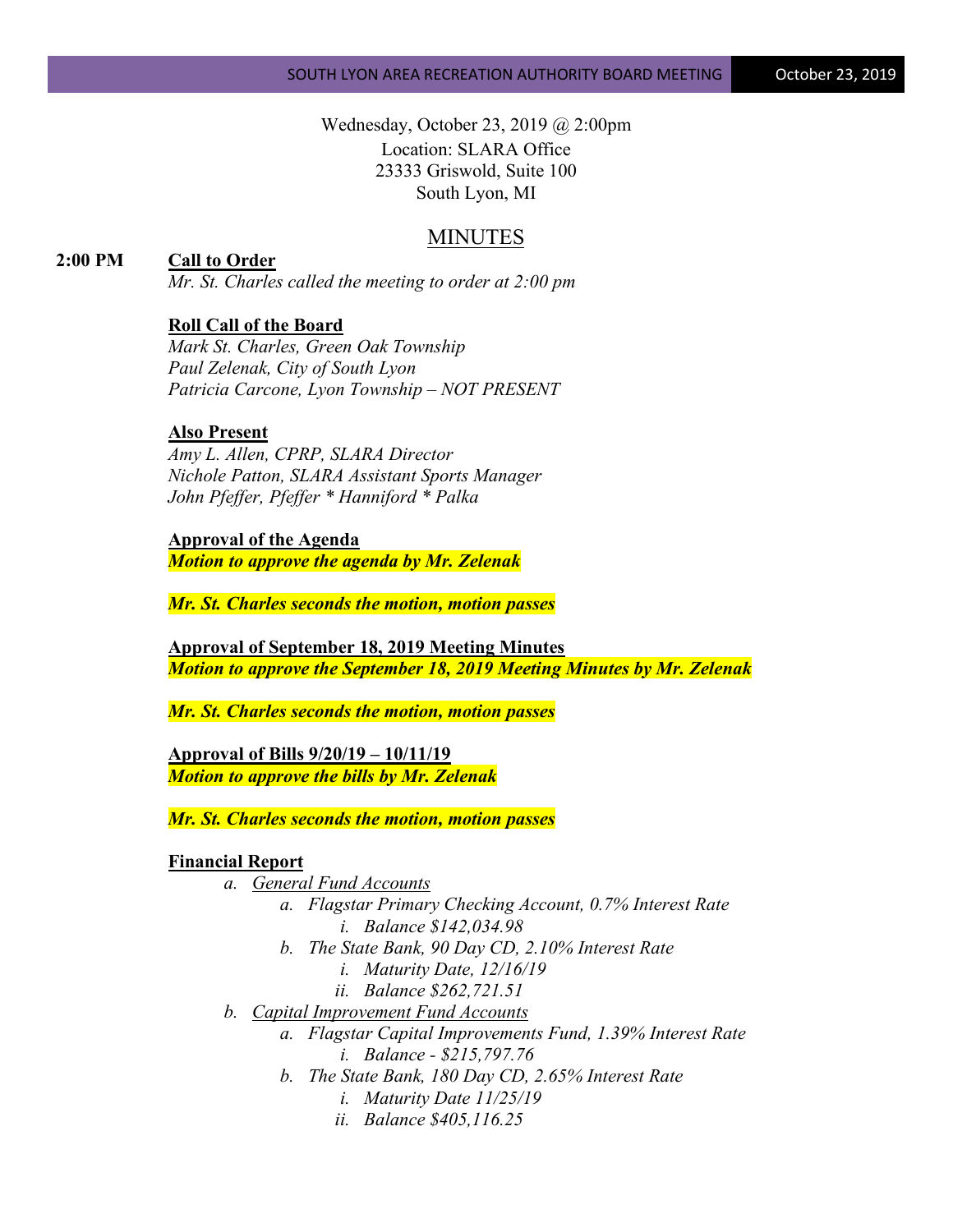### **Correspondence**

*None*

**"Call to the Public"** *None*

# **I) Old Business**

### **1. SLARA Office Updates**

**a. SLARA Staff Meeting Minutes**

*See Board Packet*

- **i. SLARA Mission & Vision Statements, Core Values & Tagline** *See Board Packet*
- **b. Staff Update – Assistant Sports Manager, Nichole Patton**

*Mrs. Patton introduced herself to the board and filled her in on the work she has been doing with Mr. Stanley including updating coaches manuals, referee training procedures and league rules. She has also been working on some upcoming sports themed special events.*

# **II) New Business**

- **1. Audit Presentation by Pfeffer \* Hanniford \* Palka**
- **2. Consider Resolution 19-007, to accept the 2018-2019 SLARA FY Audit as presented by Pfeffer \* Hanniford \* Palka**

**Motion by Mr. Zelenak, second by Mr. St. Charles**

**Resolution 19-007, Resolution to accept the 2018-2019 SLARA FY Audit as presented by Pfeffer \* Hanniford \* Palka**

| <b>Roll Call Vote:</b> | <b>Ayes:</b> | <b>Mr. St. Charles, Mr. Zelenak</b> |
|------------------------|--------------|-------------------------------------|
|                        | Nays:        | <b>None</b>                         |
|                        | Absent:      | <b>Ms. Carcone</b>                  |

# **MOTION APPROVED**

- **3. NRPA Conference Review – Mrs. Allen** *See Board Packet*
- **4. The State Bank – CD Renewal Options**

**Motion by Mr. St. Charles to direct the SLARA Director to renew the maturing 90 Day CD on 11/25/19 with The State Bank for 21 days.**

**Mr. Zelenak seconds the motion, motion passes**

### **5. Board Member Comments**

*Mr. Zelenak shared with everyone that the annual South Lyon Trick or Treating Downtown event is happening tomorrow night, October 24th from 6 – 8 pm. SLARA is hosting a Pet Pawrade at 7 pm. There are also elections coming up soon and 4 council member seats are open.*